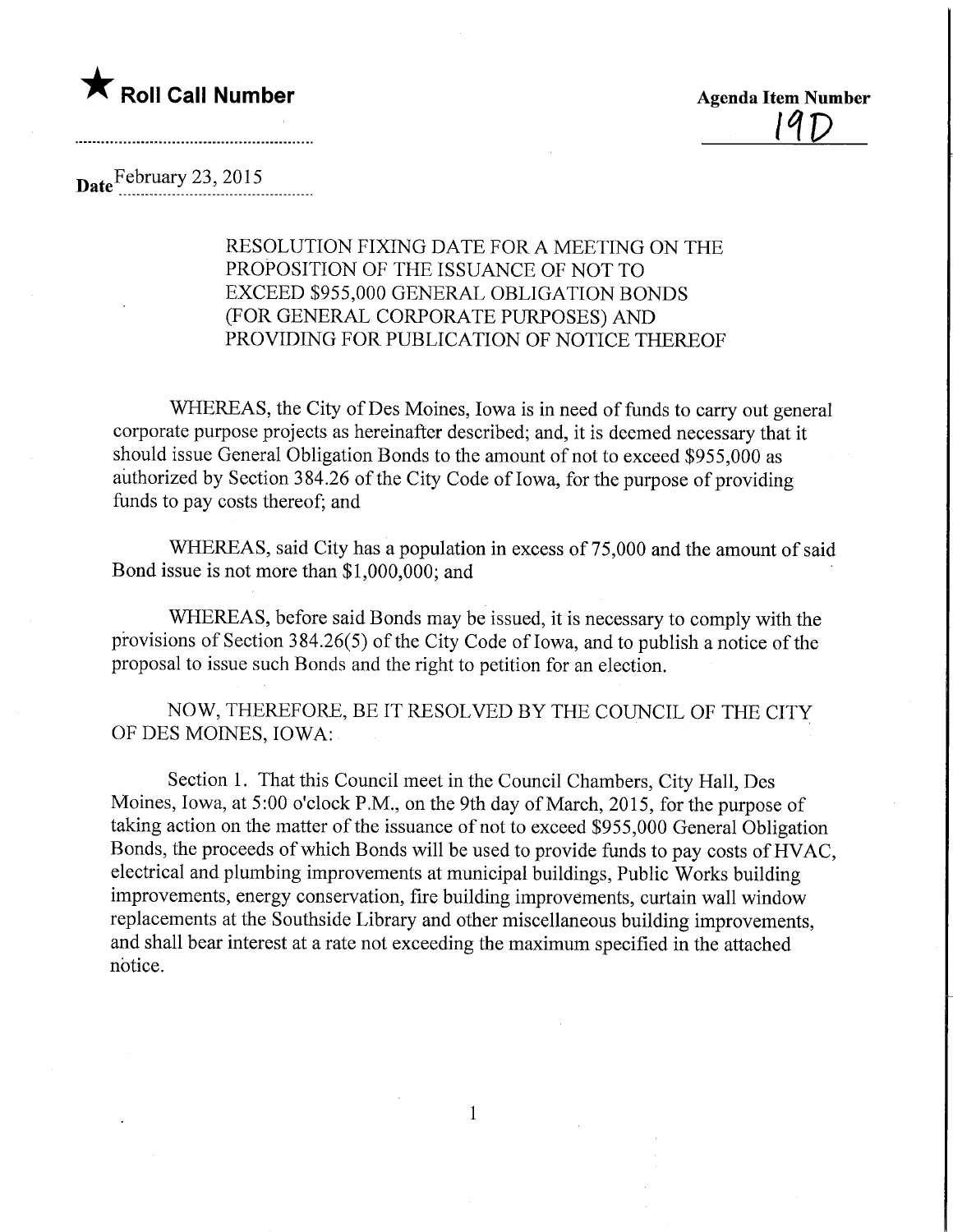

^D

## Date February 23, 2015

Section 2. That the Clerk is hereby directed to cause at least one publication to be  $\mathbb{Z}$ made of a notice of said meeting in a legal newspaper, printed wholly in the English language, published at least once weekly, and having general circulation in said City, said publication to be not less than ten clear days before the date of said public meeting on the issuance of said Bonds.

Section 3. The notice of the proposed action to issue said Bonds shall be in substantially the following form: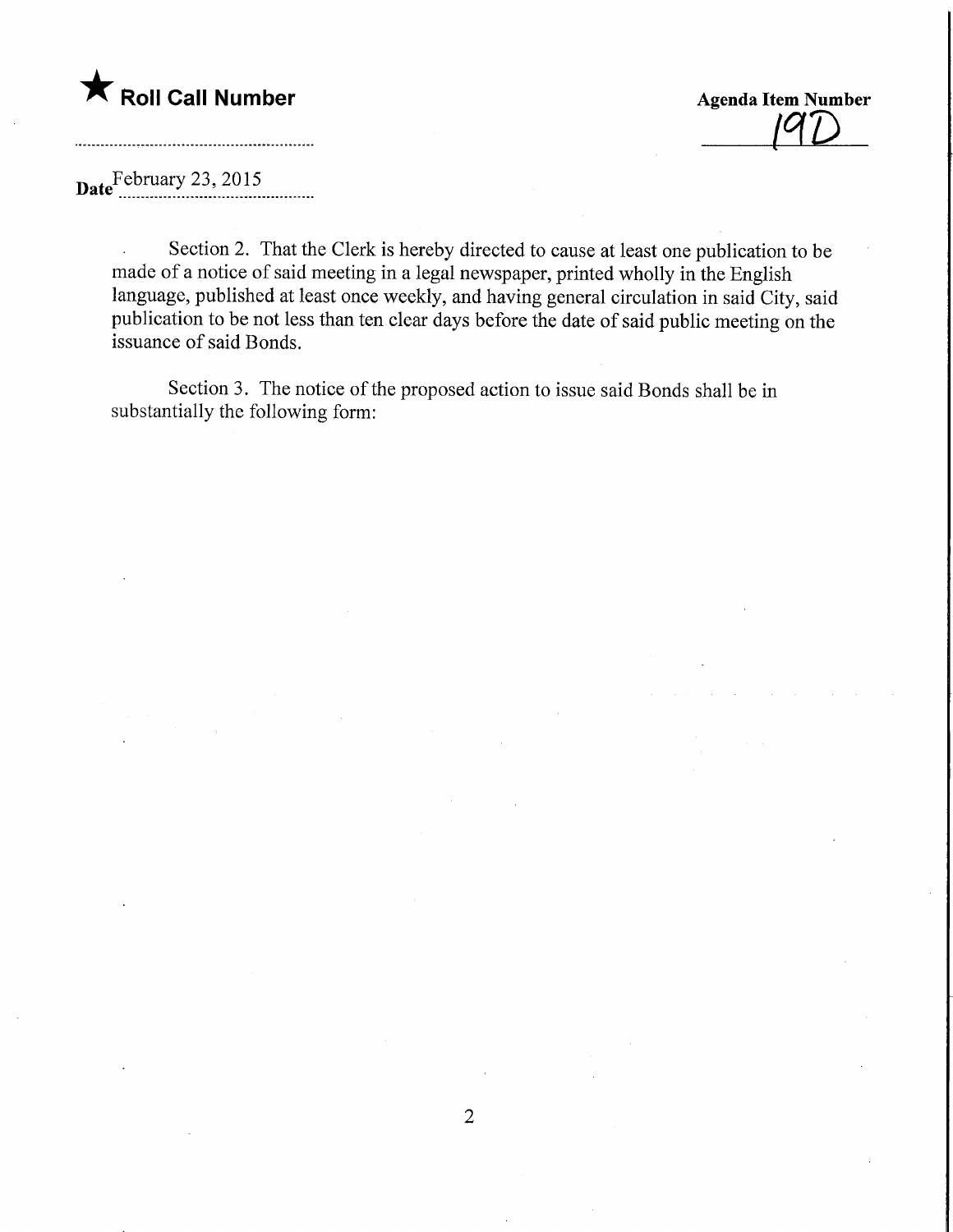## **The Roll Call Number Agents Container the Contract of Agents Agents Item Number**

 $19D$ 

## February 23, 2015 Date

NOTICE OF MEETING OF THE COUNCIL OF THE CITY OF DES MOINES, IOWA, ON THE MATTER OF THE PROPOSED ISSUANCE OF NOT TO EXCEED \$955,000 PRINCIPAL AMOUNT OF GENERAL OBLIGATION BONDS (FOR GENERAL CORPORATE PURPOSES), AND HEARING ON ISSUANCE OF SAID BONDS

Public Notice is hereby given that the Council of the City of Des Moines, Iowa, will hold a public hearing on the 9th day of March, 2015, at 5:00 o'clock P.M., in the Council Chambers, City Hall, Des Moines, Iowa, at which meeting the Council proposes to take action for the issuance of not to exceed \$955,000 General Obligation Bonds, bearing interest at the rate of not to exceed nine percent (9%) per annum, said Bonds to be issued for the purpose of providing funds to pay costs of HVAC, electrical and plumbing improvements at municipal buildings, Public Works building improvements, energy conservation, fire building improvements, curtain wall window replacements at the Southside Library and other miscellaneous building improvements.

At any time before the date of said meeting, a petition, asking that the question of issuing such Bonds be submitted to the legal voters of said City, may be filed with the Clerk of said City in the manner provided by Section 362.4 of the City Code of Iowa, pursuant to the provisions of Section 384.26(5) of the City Code of Iowa.

This Notice is given by order of the Council of the City of Des Moines, Iowa, as provided by Section 384.26(5) of the Code of Iowa.

Dated at Des Moines, Iowa, this \_\_\_\_\_\_\_\_\_\_ day of \_\_\_\_\_\_\_\_\_\_\_\_\_\_\_\_\_\_\_\_\_\_\_\_\_\_\_\_\_\_\_ 2015.

City Clerk of Des Moines, Iowa

Published in The Des Moines Register on  $\qquad \qquad$ , 2015.

(End of Notice)